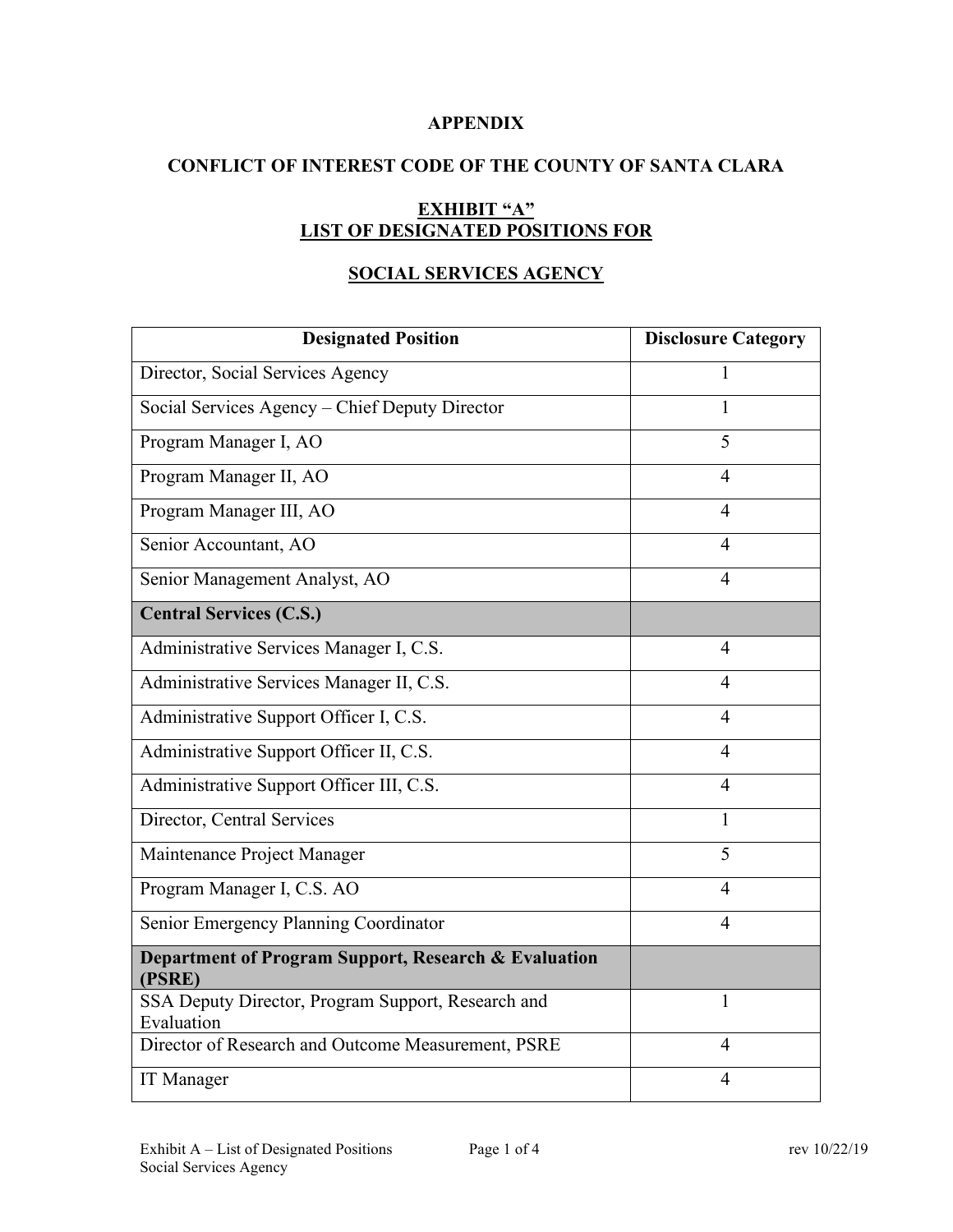| <b>Designated Position</b>                    | <b>Disclosure Category</b> |
|-----------------------------------------------|----------------------------|
| Manager, Training and Staff Development, SSA  | 5                          |
| Project Manager, PSRE                         | 5                          |
| Senior IT Manager                             | 1                          |
| Supervising Welfare Fraud Investigator        | 4                          |
| <b>Financial Management Services (FMS)</b>    |                            |
| Accountant III, FMS                           | 4                          |
| Accountant III, FMS-PAGC                      | 3                          |
| <b>Accounting Manager, FMS</b>                | $\overline{4}$             |
| Accounting Manager, FMS-PAGC                  | 3                          |
| Chief Fiscal Officer - SSA, FMS               | 1                          |
| Departmental Fiscal Officer, FMS              | $\overline{4}$             |
| Financial Analyst I, FMS-PAGC                 | 3                          |
| Financial Analyst I, FMS-Welfare              | 3                          |
| Financial Analyst II, FMS-PAGC                | 3                          |
| Financial Analyst II, FMS-Welfare             | 3                          |
| Program Manager II, FMS AO                    | 4                          |
| Program Manager III, FMS AO                   | 4                          |
| Senior Accountant, FMS                        | 4                          |
| Senior Accountant, FMS-PAGC                   | 3                          |
| Senior Financial Analyst, FMS                 | 4                          |
| Senior Financial Analyst, FMS-PAGC            | 3                          |
| Senior Management Analyst, FMS                | 4                          |
| Social Services Fiscal Officer, FMS           | 4                          |
| SSA Application Decision Support Manager, FMS | $\overline{4}$             |
| Supervising Account Clerk I, FMS-PAGC         | 3                          |
| Supervising Account Clerk II, FMS             | $\overline{4}$             |
| <b>Office of Veterans' Services</b>           |                            |
| Director, Office of Veterans' Affairs         | 6                          |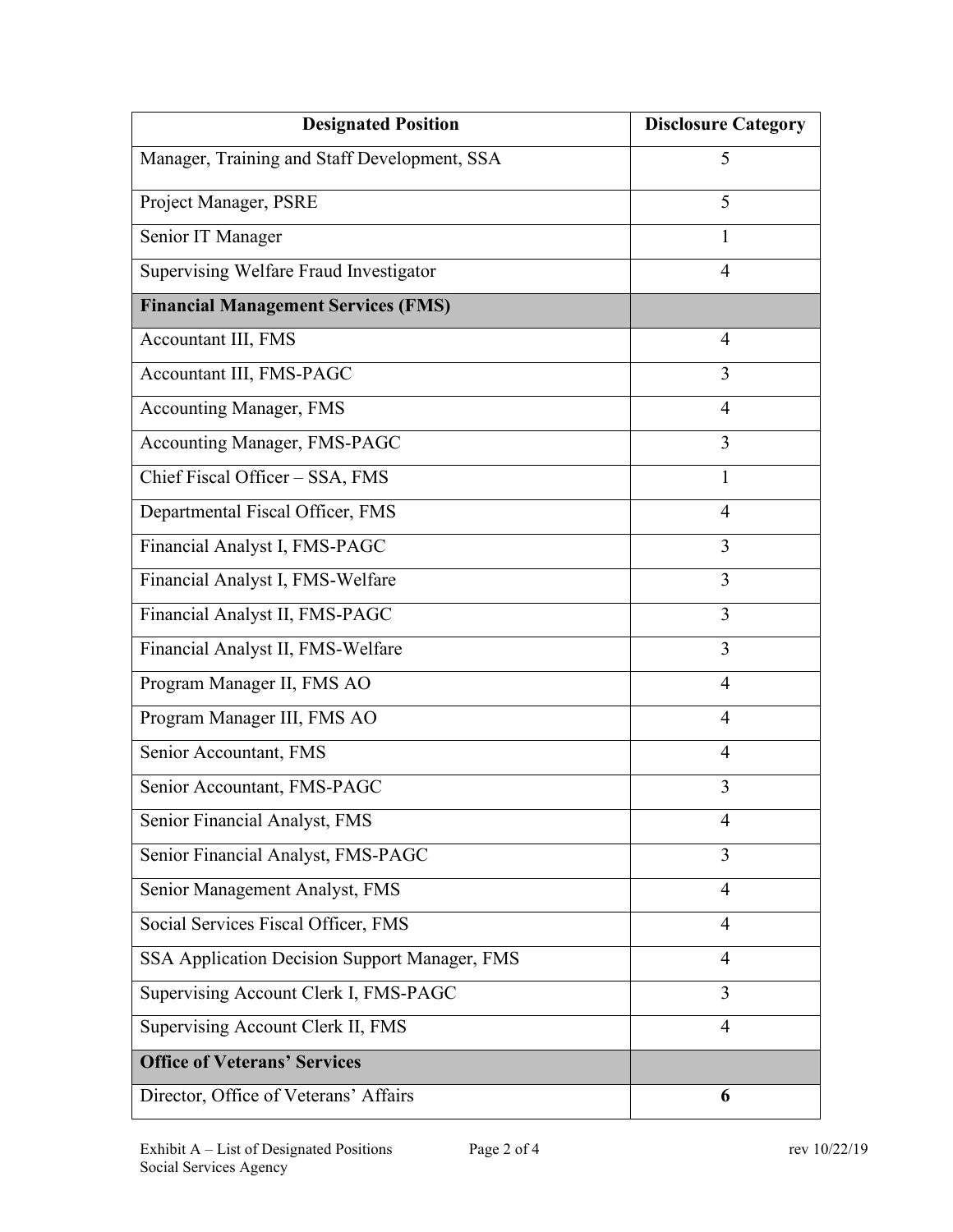| <b>Designated Position</b>                             | <b>Disclosure Category</b> |
|--------------------------------------------------------|----------------------------|
| Department of Aging & Adult Services (DAAS)            |                            |
| Director, Adult and Aging Services                     | $\mathbf{1}$               |
| Program Manager I, DAAS                                | 3                          |
| Program Manager II, DAAS                               | 3                          |
| Senior Management Analyst, DAAS                        | $\overline{4}$             |
| Social Services Program Manager I, DAAS                | 4                          |
| Social Services Program Manager I, DAAS-SNP            | 4                          |
| Social Services Program Manager II, DAAS               | 4                          |
| Social Services Program Manager II, DAAS-SNP           | 4                          |
| Social Services Program Manager III, DAAS              | 5                          |
| Public Administrator/Guardian (PAG)/ part of DAAS      |                            |
| Chief Deputy Public Administrator/Guardian/Conservator | 1                          |
| Deputy Public Guardian-Conservator                     | 3                          |
| <b>Estate Administrator</b>                            | 3                          |
| Social Services Program Manager I, DAAS, PAG/C         | 5                          |
| Social Services Program Manager II, DAAS, PAG/C        | 5                          |
| Social Services Program Manager III, DAAS, PAG/C       | 5                          |
| Supervising Deputy Public Guardian                     | 3                          |
| <b>Supervising Estate Administrator</b>                | 3                          |
| Department of Employment & Benefit Services (DEBS)     |                            |
| Director of Employment and Benefit Services            | 1                          |
| Assistant Director, Employment & Benefit Services      | 1                          |
| <b>Employment Program Manager</b>                      | 5                          |
| <b>Employment Services Director</b>                    | $\mathbf{1}$               |
| Program Manager I, DEBS                                | 5                          |
| Senior Management Analyst, DEBS                        | 4                          |
| Social Services Program Manager I, DEBS                | 5                          |
| Social Services Program Manager II, DEBS               | 5                          |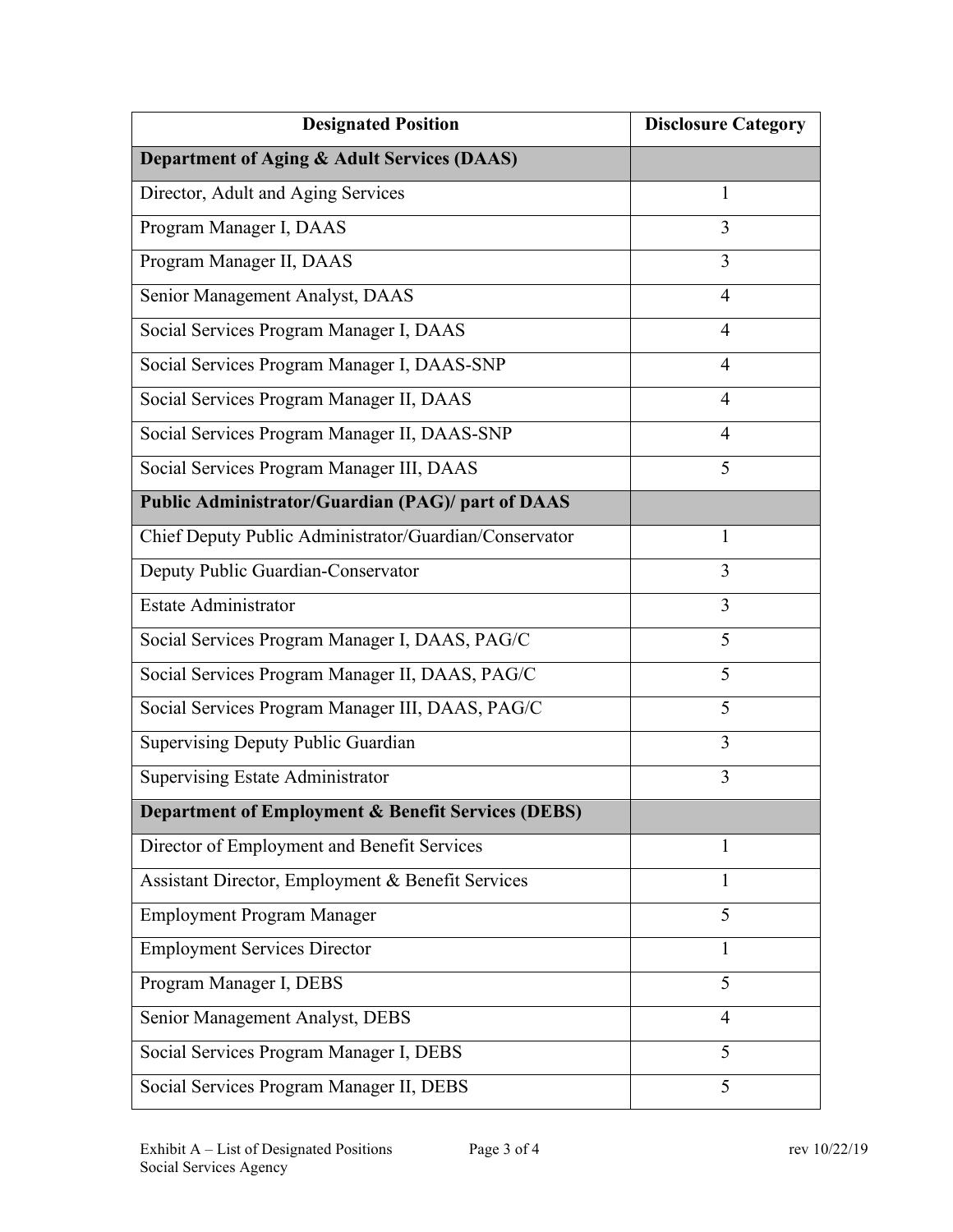| <b>Designated Position</b>                                 | <b>Disclosure Category</b> |
|------------------------------------------------------------|----------------------------|
| Social Services Program Manager III, DEBS                  | 5                          |
| SSA Application Decision Support Manager, DEBS             | 5                          |
| <b>Department of Family and Children's Services (DFCS)</b> |                            |
| Director, Family and Children Services                     | 1                          |
| Assistant Director, Family and Children Services           |                            |
| Program Manager I, DFCS                                    | 5                          |
| Program Manager II, DFCS                                   | 5                          |
| Program Manager III, DFCS                                  | 5                          |
| Project Manager, DFCS                                      | 5                          |
| Senior Management Analyst, DFCS                            | 4                          |
| Social Services Program Manager I, DFCS                    | 5                          |
| Social Services Program Manager II, DFCS                   | 5                          |
| Social Services Program Manager III, DFCS                  | 5                          |
| <b>Applicable to Entire Agency</b>                         |                            |
| Consultant                                                 | $\overline{2}$             |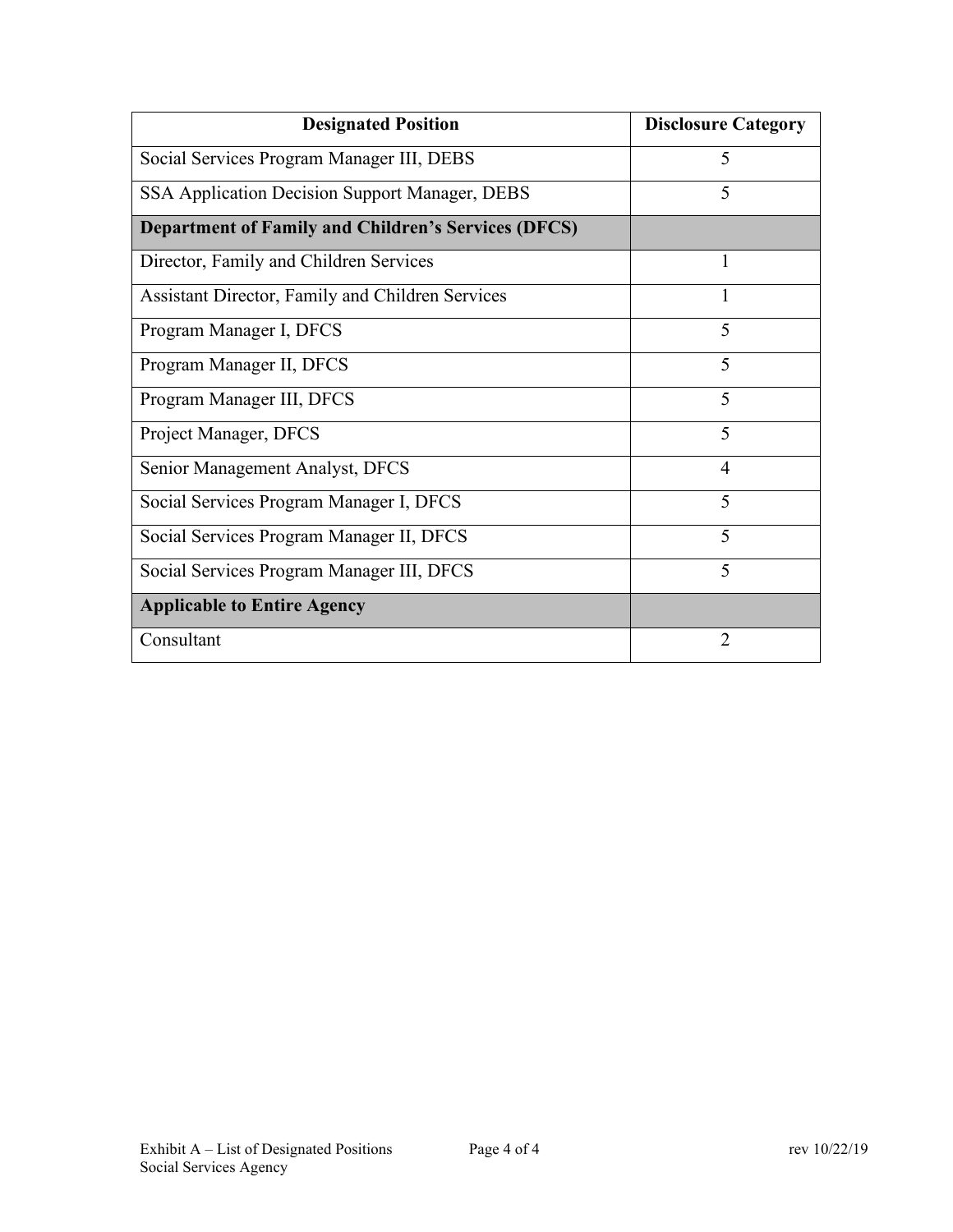#### **APPENDIX**

### **CONFLICT OF INTEREST CODE OF THE COUNTY OF SANTA CLARA**

## **EXHIBIT "B" DISCLOSURE CATEGORIES FOR**

### **SOCIAL SERVICES AGENCY**

Pursuant to the County of Santa Clara's Conflict of Interest Code, Disclosure Categories 1 and 2 shall read as follows for all Code Agencies.

**Disclosure Category 1:** Persons in this category shall disclose:

(1) all investments in, business positions in, and income (including gifts, loans and travel payments) from:

(a) all sources that provide, plan to provide, or have provided in the last two years, facilities, goods, software, hardware, or related technology, equipment, vehicles, machinery or services, including training or consulting services, to the County;

(b) all sources that are subject to the regulatory, monitoring, investigatory, enforcement, valuation, certification, permit or licensing authority of, or have an application for a license, permit or certificate pending before, the County;

(c) all sources that receive, are planning to apply to receive, or have received in the last two years, grants or other monies from or through the County; and sources that receive referrals to provide assessments and/or treatments that are required or recommended by the County; and

(2) all interests in real property in the County of Santa Clara located entirely or partly within the County, or within two miles of County boundaries, or of any land owned or used by the County.

**Disclosure Category 2**: Each Consultant shall disclose: (1) all investments in, business positions in, and income (including gifts, loans and travel payments) from: (a) all sources that provide, plan to provide, or have provided in the last two years, facilities, goods, software, hardware, or related technology, equipment, vehicles, machinery or services, including training or consulting services, to the County; (b) all sources that are subject to the regulatory, monitoring, investigatory, enforcement, valuation, certification, permit or licensing authority of, or have an application for a license, permit or certificate pending before, the County; (c) all sources that receive, are planning to apply to receive, or have received in the last two years, grants or other monies from or through the County; and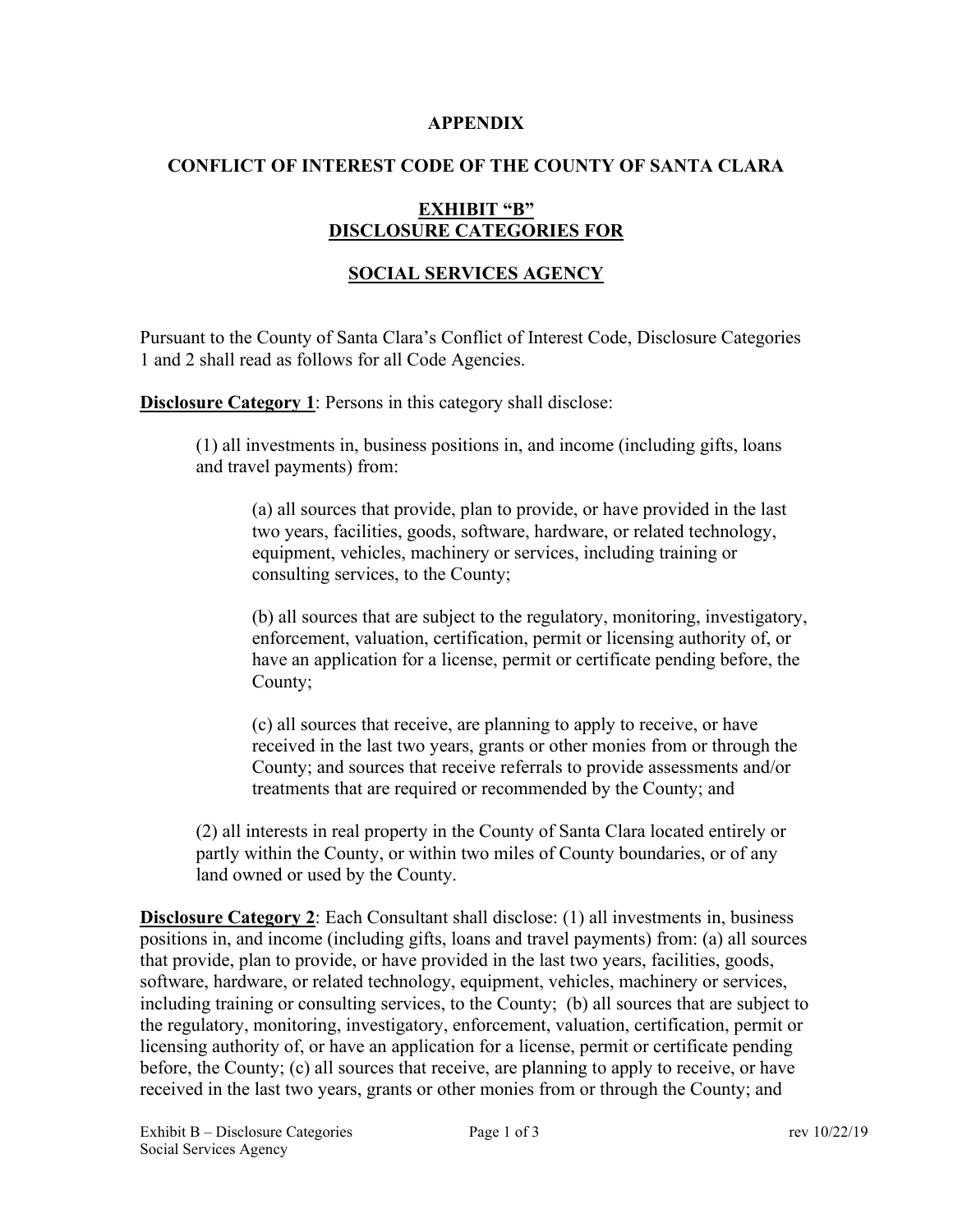sources that receive referrals to provide assessments and/or treatments that are required or recommended by the County; and (2) all interests in real property in the County of Santa Clara located entirely or partly within the County, or within two miles of County boundaries, or of any land owned or used by the County, subject to the following limitation: the Code Agency for which a consultant works may determine in writing, following approval by County Counsel as to form and legality, that the particular consultant is hired to perform a range of duties that is limited in scope and, thus, is not required to comply with the full disclosure requirements described above, but instead must comply with more tailored disclosure requirements specific to that consultant. Such a determination shall include a description of the consultant's duties and, based upon that description, a statement of the extent of disclosure requirements.

In addition to the above two categories, the Social Services Agency shall have the following categories:

**Disclosure Category 3**: Persons in this category shall disclose:

(1) all investments in, business positions in, and income (including gifts, loans and travel payments) from:

(a) all sources that provide, plan to provide, or have provided in the last two years, facilities, goods, software, hardware, or related technology, equipment, vehicles, machinery or services, including training or consulting services, to the Public Administrator/Guardian/Conservator's Office;

(b) all sources that are subject to the monitoring, investigatory, or enforcement authority of the Public Administrator/Guardian/Conservator's Office;

(c) all sources that engage in estate administration, operations, management, appraisal, acquisition, sales, lease, or financing, such as, but not limited to, appraisers, brokers, and lenders;

(d) all sources that receive, are planning to apply to receive, or have received in the last two years, grants or other monies (i) from or through the Public Administrator/Guardian/Conservator's Office, or (ii) from or through the County related to the work of the Public Administrator/Guardian/Conservator's Office; and sources that receive referrals to provide assessments and/or treatments that are required or recommended by the Public Administrator/Guardian/Conservator's Office; and

(2) all interests in real property in the County of Santa Clara located entirely or partly within the County, or within two miles of County boundaries, or of any land owned or used by the County.